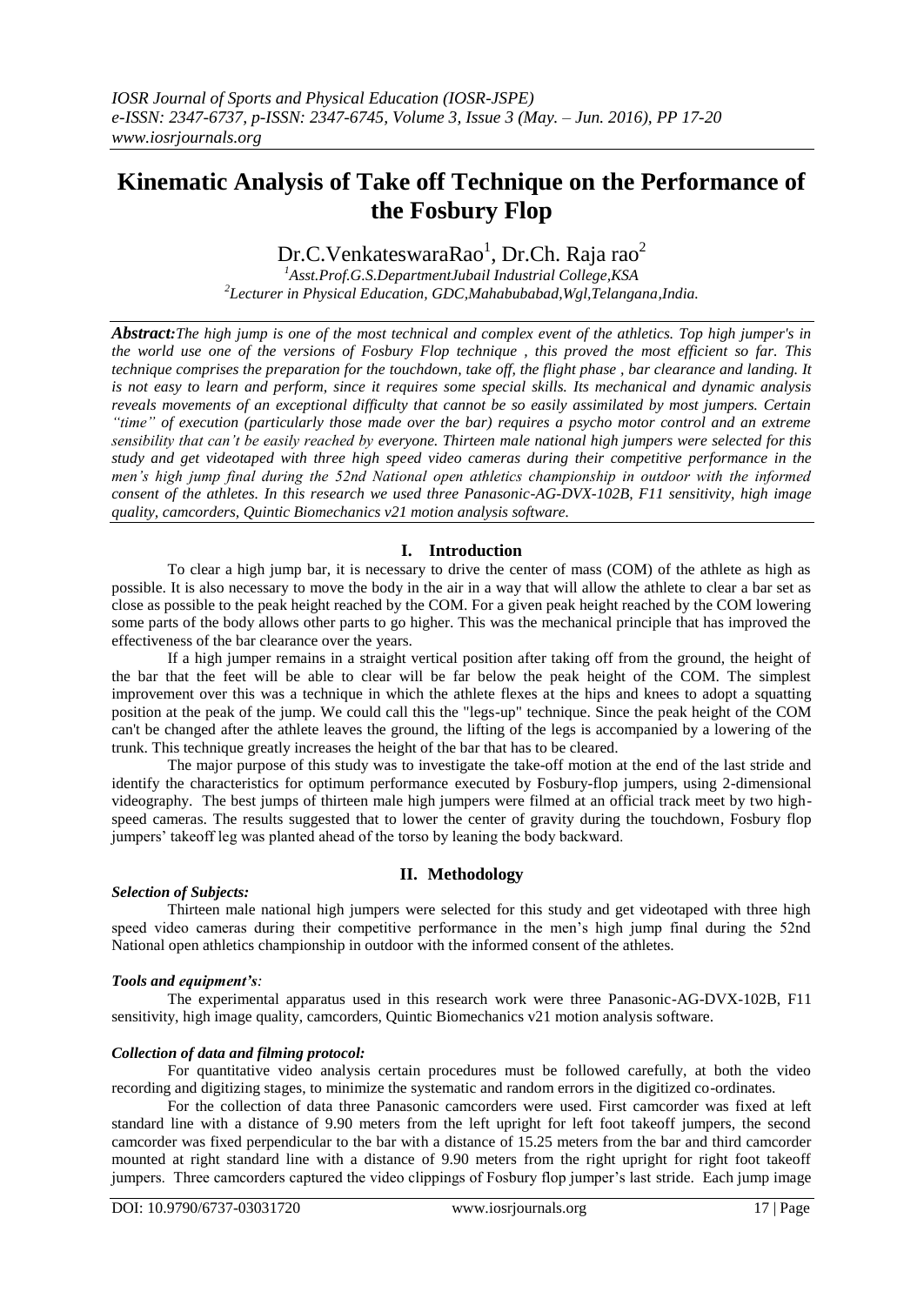analysis started prior to the end of the penultimate stride of the approach run and continued until the flight path of the center of mass had reached its peak. Prior to digitizing the jump sequences, 18 landmarks on the image (top of the head, neck, left shoulder, left hip, right hip, right shoulder, left elbow, left wrist, left hand, right elbow, right wrist, right hand, left knee, left ankle, left toe, right knee, right ankle, right toe) were digitized manually (minimum twelve frames).

The variables selected for this study during takeoff phase were:

#### **1)** *The height of the center of mass at touchdown (HTD)* **2)** *The height of the center of mass at toe off(HTO)*

## **Analysis**

The raw data were arranged separately, tabulated and subjected for the descriptive statistical analysis, followed by coefficient of correlation by using SPSS to distinguish if there any deviation. The researcher reached at the results of this empirical investigation which is presented by the respective tables and graphs.

| Sl.No          | Name of the Athlete | Age   | Ht     | Wt    | Leg length | BMI   | <b>Training age</b> | Best jump |
|----------------|---------------------|-------|--------|-------|------------|-------|---------------------|-----------|
|                | AmarnathOiha        | 21    | 187    | 64    | 102        | 18.30 | $\overline{c}$      | 195       |
| 2              | Arun Kumar          | 22    | 183    | 66    | 98         | 19.71 | 8                   | 200       |
| 3              | Ashok.M             | 27    | 180    | 66    | 95         | 20.37 | 8                   | 200       |
| $\overline{4}$ | Ch.Nikhil           | 23    | 188    | 76    | 98         | 21.50 | 7                   | 216       |
|                | HarishankarRai      | 29    | 177    | 72    | 87         | 22.98 | 13                  | 216       |
| 6              | Harshith .S         | 18    | 189    | 62    | 99         | 17.36 | 2                   | 216       |
| $\mathcal{I}$  | Jagdeepsingh        | 20    | 187    | 71    | 97         | 20.30 | 5                   | 205       |
| 8              | Jithinthomas        | 22    | 175    | 61    | 95         | 19.92 | 8                   | 222       |
| 9              | K.Gotham            | 22    | 180    | 65    | 93         | 20.06 | 5                   | 205       |
| 10             | K.S.R.Singh         | 22    | 179    | 62    | 94         | 19.35 | 4                   | 205       |
| 11             | Navin <sub>.S</sub> | 23    | 180    | 73    | 92         | 22.53 | 8                   | 195       |
| 12             | Ritheshkumar        | 22    | 180    | 62    | 90         | 19.38 | 5                   | 195       |
| 13             | Shaiju.A            | 26    | 185    | 70    | 95         | 20.45 | 3                   | 200       |
|                | Mean                | 22.85 | 182.31 | 66.92 | 95.00      | 20.17 | 6.00                | 205.38    |
|                | Sd                  | 2.93  | 4.50   | 4.94  | 3.98       | 1.54  | 3.08                | 9.24      |

**Table 1:** Physical characteristics of the thirteen subjects and their best performance

Age unit: Years, Height/length unit: centimeters, Weight unit: Kilo grams

The data indicates that the average age of thirteen Fosbury flop high jumpers is  $22.85\pm2.93$  years with an average height of  $182.31 \pm 4.50$ ; average weight is  $66.92 \pm 4.94$  kg average leg length was  $95.00 \pm 3.98$  cm, average BMI is 20.17±1.54 and training age is 6±2.93 years. The best performance was 222cm.

| BIB<br>N <sub>o</sub> | Standing Height | Bar Height | <b>HTD</b><br>$\%$ | <b>HVTD</b> | <b>VVTD</b> | $T(\degree)$ | Lean TD | TD Time |
|-----------------------|-----------------|------------|--------------------|-------------|-------------|--------------|---------|---------|
| 190                   | 187             | 195        | 41                 | 7.41        | 1.73        | 150.55       | 84.09   | 120     |
| 728                   | 183             | 200        | 38                 | 7.58        | 1.5         | 146.09       | 85.14   | 80      |
| 819                   | 180             | 200        | 39                 | 8.21        | 1.17        | 162.18       | 79.46   | 120     |
| 750                   | 188             | 216        | 43                 | 8.04        | 2.48        | 166.87       | 82.63   | 120     |
| 343                   | 177             | 216        | 40                 | 8.11        | 2.54        | 168.42       | 76.14   | 80      |
| 591                   | 189             | 216        | 43                 | 7.8         | 1.54        | 150.99       | 79.11   | 120     |
| 593                   | 187             | 205        | 38                 | 8.9         | 2.23        | 161.76       | 84.92   | 80      |
| 827                   | 175             | 222        | 49                 | 9.13        | 2.65        | 161.8        | 77.91   | 80      |
| 488                   | 180             | 205        | 41                 | 8.85        | 1.71        | 153.01       | 88.74   | 80      |
| 345                   | 179             | 205        | 41                 | 7.45        | 1.93        | 151.3        | 87.24   | 160     |
| 532                   | 180             | 195        | 41                 | 7.19        | 1.09        | 161.15       | 72.41   | 80      |
| 495                   | 180             | 195        | 39                 | 7.48        | 1.45        | 154.08       | 79.46   | 120     |
| 860                   | 185             | 200        | 39                 | 7.78        | 1.58        | 152.12       | 84.94   | 160     |
| Mean                  | 182.31          | 205.38     | 40.92              | 7.99        | 1.82        | 156.95       | 81.71   | 107.69  |
| <b>SD</b>             | 4.50            | 9.24       | 2.93               | 0.63        | 0.51        | 7.04         | 4.04    | 30.04   |

**Table No.2:** touchdown variables during jumpers best performance.

\*(HTD%) COM in relation to height of each jumper, \*(HVTD) horizontal velocity at touchdown, \*(VVTD) vertical velocity at touchdown, \*(TD)knee angle at touchdown, \*(BLTD)backward lean at touchdown, \*(TD)time taken at touchdown.

Above table shows the touchdown parameters of each flopper's best jump during the competition situation. Majority of subjects maintain low COM with minimum speed loss at touchdown but knee angle at TD was not optimum level so that the negative vertical velocity was not optimum level. Majority subject's backward lean was not optimum level when compared to the elite athletes.Majority of subject's lean is not optimum at touchdown.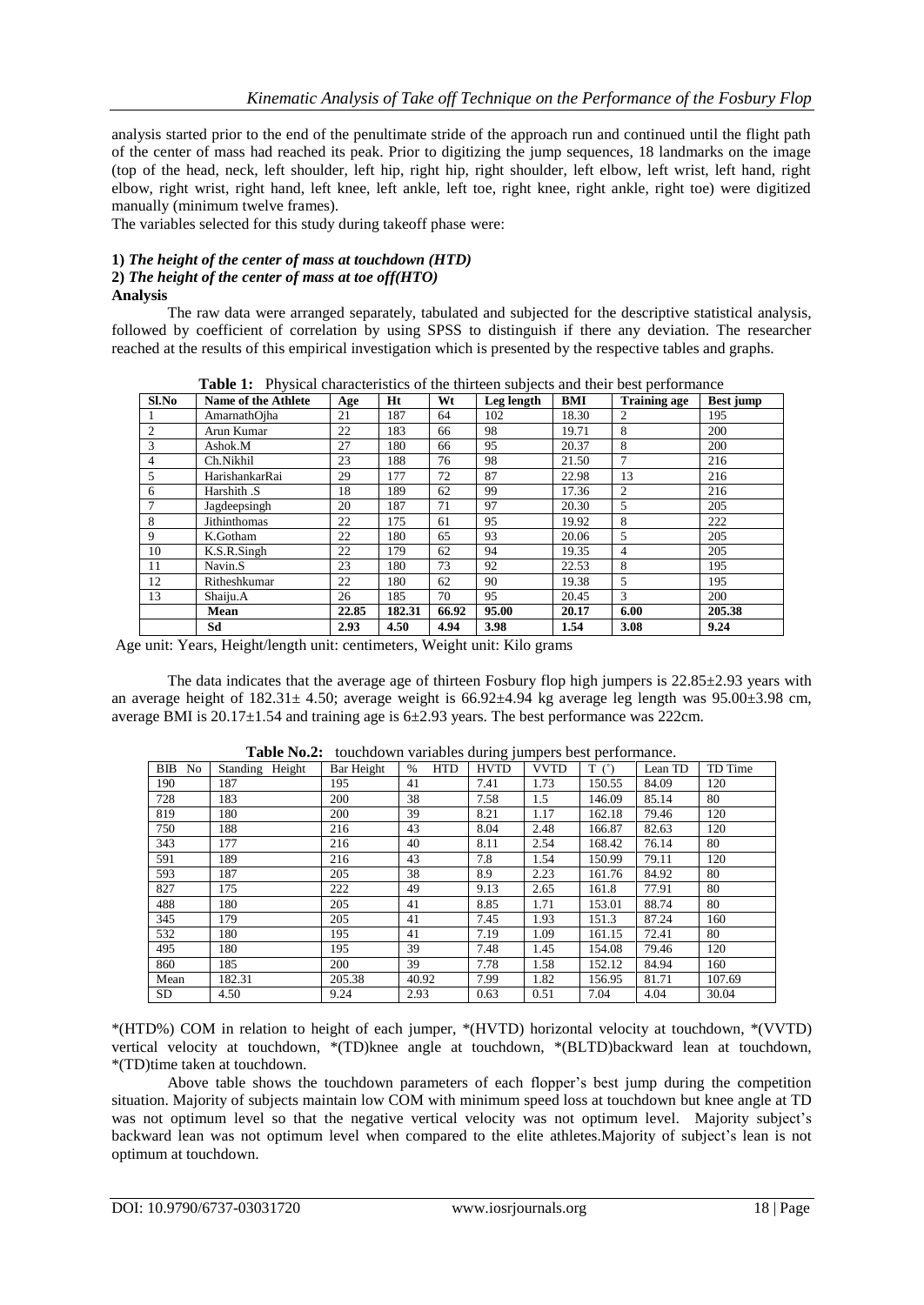| <b>Table No.3:</b> toe on variables during fumper s best performance. |                 |            |       |             |             |             |            |         |
|-----------------------------------------------------------------------|-----------------|------------|-------|-------------|-------------|-------------|------------|---------|
| <b>BIB</b><br>No.                                                     | Standing Height | Bar Height | % HTO | <b>HVTO</b> | <b>VVTO</b> | <b>KATO</b> | BLTO $(°)$ | TO time |
| 190                                                                   | 187             | 195        | 61    | 5.35        | 4.66        | 160         | 165        | 88      |
| 728                                                                   | 183             | 200        | 61    | 2.11        | 5.02        | 200         | 173.29     | 86.05   |
| 819                                                                   | 180             | 200        | 58    | 4.27        | 4.43        | 160         | 174.8      | 81.36   |
| 750                                                                   | 188             | 216        | 68    | 5.54        | 5.42        | 160         | 178.46     | 88.62   |
| 343                                                                   | 177             | 216        | 63    | 5.47        | 5.54        | 160         | 178.41     | 87.9    |
| 591                                                                   | 189             | 216        | 65    | 2.39        | 3.54        | 160         | 175.6      | 87.83   |
| 593                                                                   | 187             | 205        | 62    | 5.56        | 4.89        | 200         | 178.2      | 88      |
| 827                                                                   | 175             | 222        | 75    | 6.13        | 6.7         | 160         | 179.23     | 89.22   |
| 488                                                                   | 180             | 205        | 62    | 6.47        | 5.12        | 160         | 161.57     | 86.47   |
| 345                                                                   | 179             | 205        | 65    | 3.33        | 4.63        | 240         | 176.79     | 89.26   |
| 532                                                                   | 180             | 195        | 64    | 3.46        | 4.56        | 200         | 169.22     | 87.56   |
| 495                                                                   | 180             | 195        | 62    | 3.52        | 4.85        | 200         | 171.87     | 81.36   |
| 860                                                                   | 185             | 200        | 96    | 3.37        | 4.78        | 240         | 170.98     | 85.97   |
| Mean                                                                  | 182.31          | 205.38     | 66.31 | 4.38        | 4.93        | 184.62      | 173.34     | 86.58   |
| SD.                                                                   | 4.50            | 9.24       | 2.93  | 0.63        | 0.51        | 30.72       | 4.72       | 2.61    |

| Table No.3: toe off variables during jumper's best performance. |  |
|-----------------------------------------------------------------|--|
|-----------------------------------------------------------------|--|

\*HTD%) COM in relation to height of each jumper, \*(HVTO) horizontal velocity at toe off, \*(VVTO) vertical velocity at toe off,\*(TO) knee angle at toe off,\*(BLTO) backward lean at toe off,\*(TO) time taken at toe off.

Above table shows the toe off parameters of each flopper's best jump during the competition. Majority of subjects COM at toe off was not optimum and horizontal velocity at toe off has to reduce. It shows the majority of subjects not able to convert the horizontal velocity into vertical velocity. At toe off the knee angle and backward lean was optimum. Majority of subjects lean is not optimum at toe off.







### **III. Results and Conclusion**

In this competition majority floppers are speed jumpers. The majority of subjects centre of mass height at touchdown in relation to standing height (HTD%) was lower than the elite athletes (previous studies of 49% reported by Dapena (1980a)Majority of subjects center of mass height at toe off in relation to standing height (HTO%) was lower than that of the elite athletes. (71% reported by Dapena(1980a).

According to Dapena (1980b) from back view (lateral trunk lean) the longitudinal axis of the trunk (i.e., the line going from the base of the neck to the midpoint between the hips) should be leaning about 15 degrees away from the bar at the start of the takeoff phase and it should not be tilting toward the bar more than 10 degrees beyond the vertical at the end of the takeoff phase. Majority of subjects' horizontal velocity ratio (from touchdown to toe off) was lower than that of elite athletesDapena et al. (1986) reported the average horizontal velocity was 7.37mps at touchdown and 3.92mps at takeoff (53%). The majority of high jumpers vertical velocity at toe off was on par with elite high jumpers( Dapena (1980a) found that the 4.30mps at takeoff).Majority of subjects' take off time was similar to the elite athletes' (earlier studies of range of 0.140 to 0.200sec with mean of 0.160sec Dapena (1980a) The majority of subjects' knee angle at touchdown was lower than elite athletes (mean value of 168◦ reported by JuhaIsolehto et al.) but majority of subjects' knee angle at toe off was on par with the elite athletes.

The researcher found that the height of center of mass, majority of subjects' at touchdown and at toe off in relation to their standing height was low. This study suggests that to increases the performance i.e. to clear a high jump bar, it is necessary to drive the center of mass of the athlete as high as possible by keeping COM heights at favorable position during takeoff phase.

These results also found that majority of high jumpers horizontal velocity at touchdown was good but horizontal velocity at toe off was high. The rate of decrease of horizontal velocity from touchdown to toe off was low when compared to the elite athletes. However, very few maintained the required rate of decrease. In case of vertical velocity at touchdown it was higher than the required but at toe off it was effective. This study suggests the athletes for conversion of horizontal velocity in to vertical velocity with minimal speed loss. As it